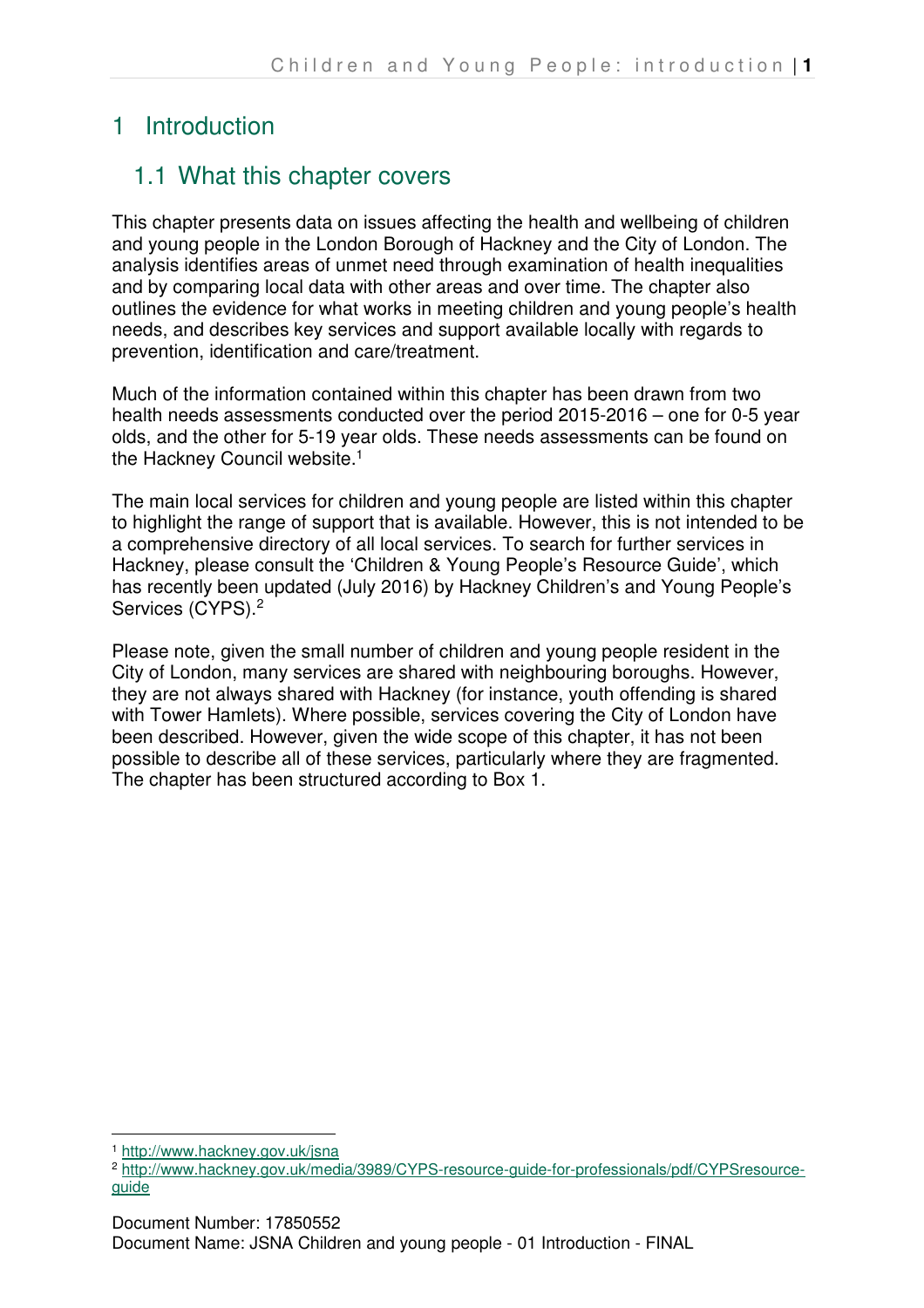

Box 1: Chapter structure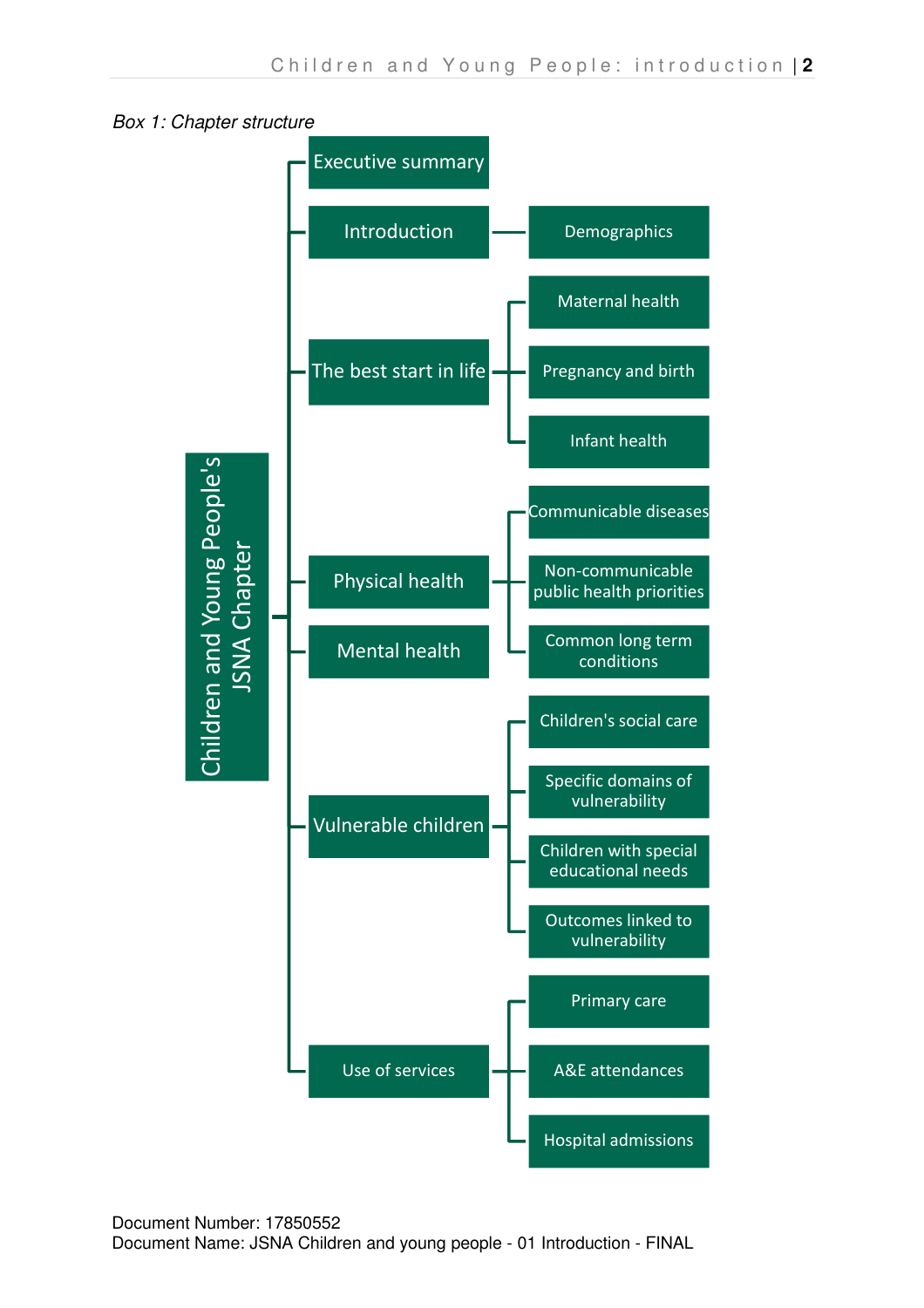## 1.2 Notes on the data

### **Age range**

Throughout this chapter, as far as possible the analysis covers those aged up to, and including, 19 years of age. However, not all available data sources cover this age range; some data cover a narrower range (such as up to and including 16 years of age) and others a wider age range (such as data up to and including 24 years of age). Throughout this report, age ranges have been reported with the data for absolute clarity. However, it should be remembered that differing age ranges do make some data non-comparable.

### **City of London**

The 0-19 population is much smaller in the City of London than in Hackney. This means that some data that are available for Hackney are not available for the City of London, due to low numbers that could make the data identifiable to individual children and/or be unreliable. For instance, while some data are presented at ward level in Hackney, this is not possible for the City of London as each of the City's 25 wards contain few, and in some cases no, residents. Furthermore, this small population size means that there are no secondary schools based within the City of London; instead, these children attend schools in a number of different neighbouring local authorities, which creates fragmented data.

### **Statistical peers**

Hackney's statistical peers are local authorities with a similar demographic make up to Hackney, used for the purpose of comparisons. The statistical peers used for comparative analysis throughout this chapter differ from those used in other parts of the JSNA, as they are designed specifically to reflect the local population of children and young people. The statistical peers used throughout this document are listed in Table 1.

| <b>Hackney</b>         | <b>City of London</b>         |
|------------------------|-------------------------------|
| <b>Brent</b>           | <b>Barnet</b>                 |
| Enfield                | <b>Brighton and Hove</b>      |
| Greenwich              | Camden                        |
| Hammersmith and Fulham | <b>Hammersmith and Fulham</b> |
| Haringey               | Islington                     |
| Islington              | Kensington and Chelsea        |
| Lambeth                | Kingston upon Thames          |
| Lewisham               | <b>Richmond upon Thames</b>   |
| Southwark              | Wandsworth                    |
| <b>Waltham Forest</b>  | Westminster                   |

Table 1: Statistical peers for Hackney and for the City of London (July 2016)

Source: Local authority interactive tool [1]

The statistical peers for the City of London must be used with caution, as it contains far fewer residents comparatively – each of the City's statistical peers contains between 21 and 46 times as many residents as the City. These small numbers mean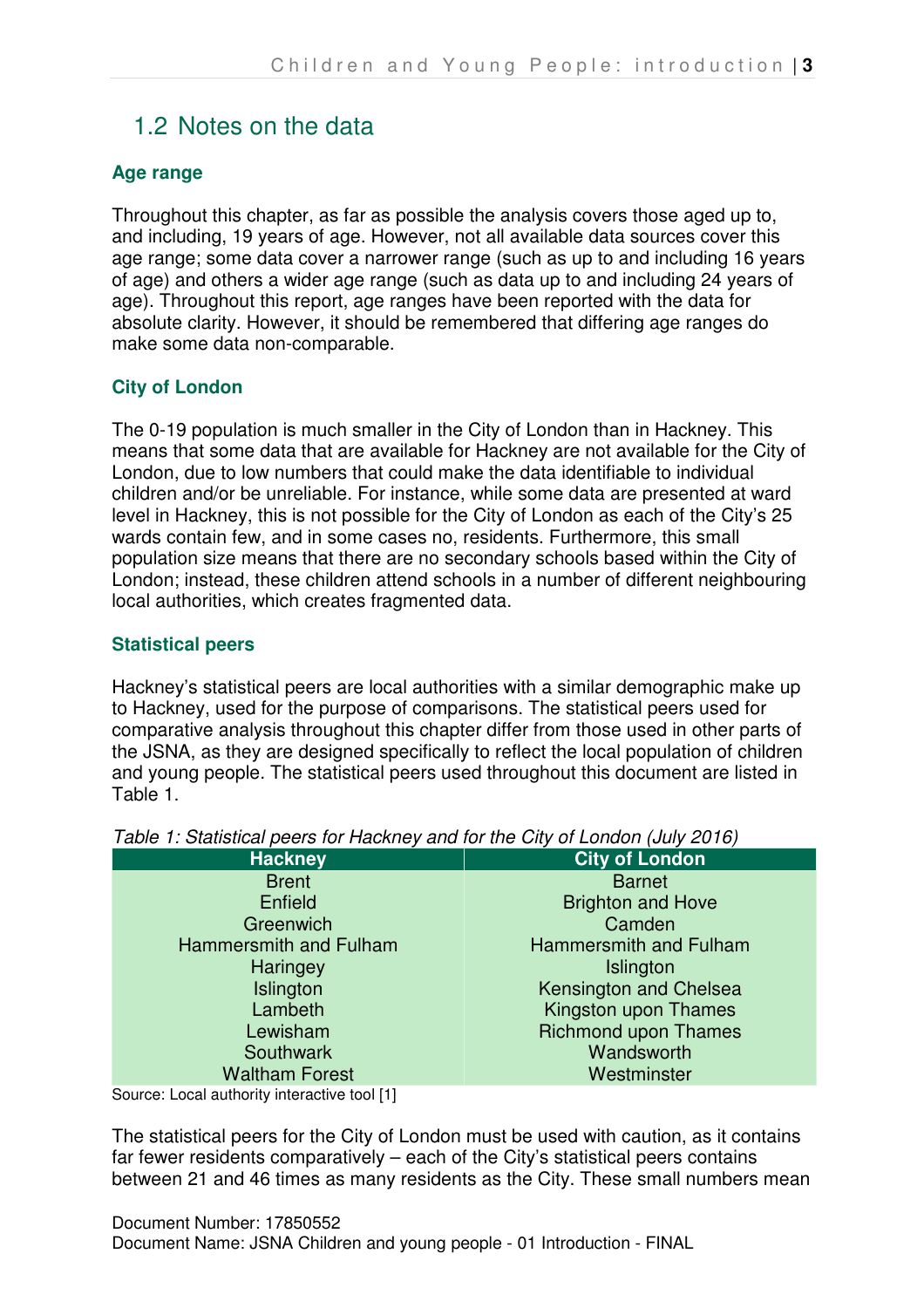that comparisons are less robust than in larger local authorities. Furthermore, some population demographics differ quite significantly; for example, the City of London has a higher proportion of working-age males and a smaller proportion of children than most of its 'peers'. Therefore, for convenience, throughout this chapter the City's data are most commonly presented alongside Hackney and Hackney's statistical peers. However, where in the text the City has been compared to its own statistical peers specifically, the list in Table 1 above has been used.

#### **Independent schools**

Hackney and the City of London have a higher proportion of pupils being educated in independent schools (25%) than across London (10%) or nationally (7%). [2] These independent schools are outside of data collection systems for state-maintained schools, and do not routinely provide data for national programmes such as the National Child Measurement Programme (NCMP). This means that the data for some topics, such as obesity, may not cover all local children. As those who attend independent schools may differ in their health needs from other local children (for instance, those in the Stamford Hill Orthodox Jewish community), school-based data may not be fully representative.

## 1.3 Local population context

### **Age and gender**

There are over 60 times as many children and young people aged 5-19 years (inclusive) in Hackney (44,700) than in the City of London (700). [3]

Hackney has a relatively young population compared to national figures, with a greater proportion of people under 40 years of age, and a smaller proportion of people in each age category after 45 years of age (Figure 1). The City of London, however, has a lower proportion of children and young people under 19 years of age than nationally or in Hackney. [3]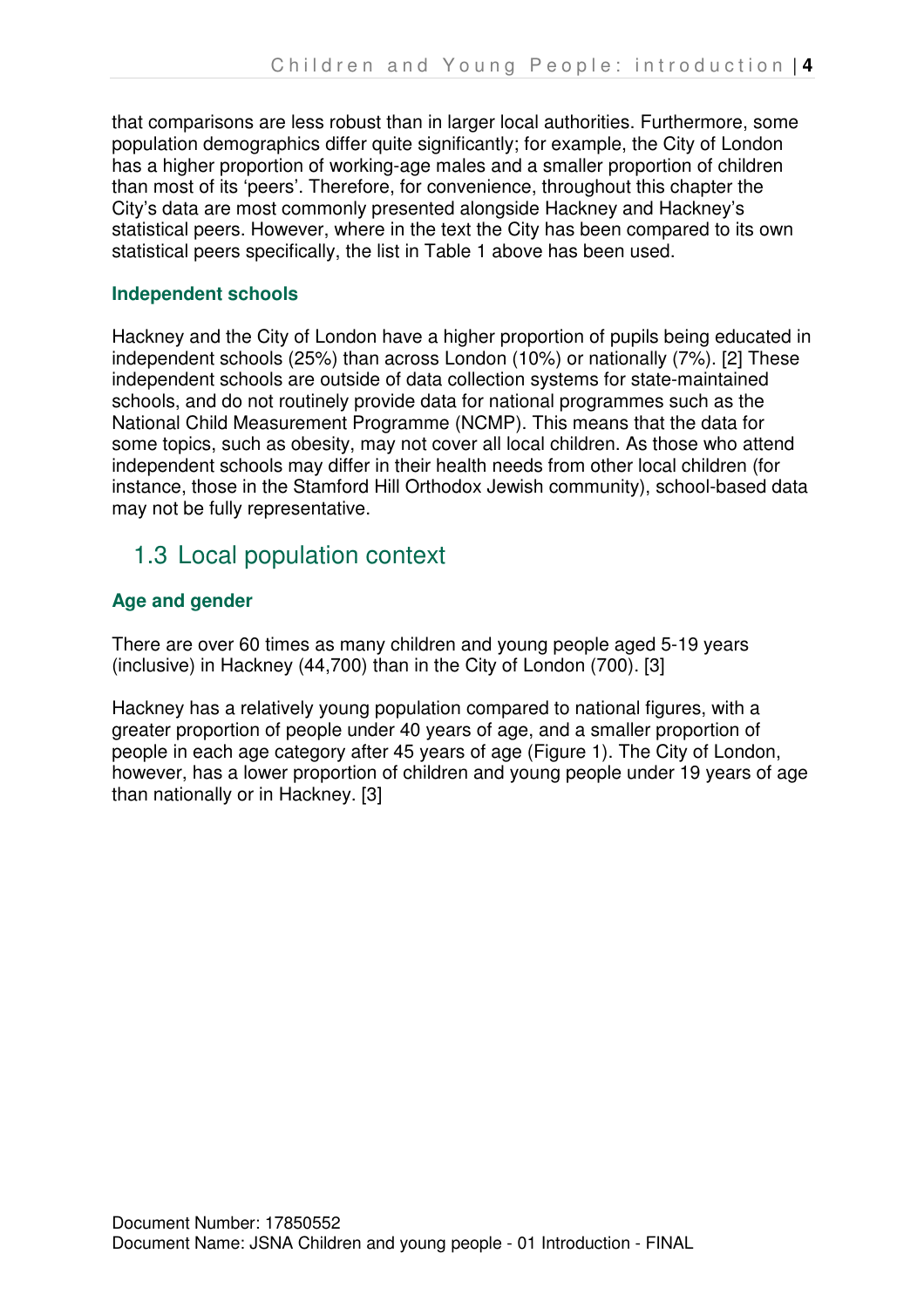

Figure 1: Hackney and UK population age structures (mid-2014 estimate)

■ Hackney female ■ Hackney male ■ UK female ■ UK male

Source: Office for National Statistics [3]

## **Population projections**

The 0-19 population is projected to increase across both Hackney and the City of London over the coming years by 800 young people per year to reach 68,900 in 2020. [4] However, as shown in Figure 2, these increases are not uniform. Within Hackney, the projected changes in 0-19 year olds vary from 50 fewer young people in Haggerston, Hackney Downs and Brownswood wards to 1,200 more young people in New River ward [4].<sup>3,4</sup> The three wards with the highest forecast population increases are located in the Stamford Hill area of the borough – where the majority of the Charedi community are based (see Section 1.4).

 $\overline{a}$ <sup>3</sup> Population changes have been calculated here using Greater London Authority (GLA) estimates for both 2014 and 2020 to allow comparability.

<sup>4</sup> These are the pre-2014 wards as the data from GLA have not yet been updated to reflect the new ward boundaries.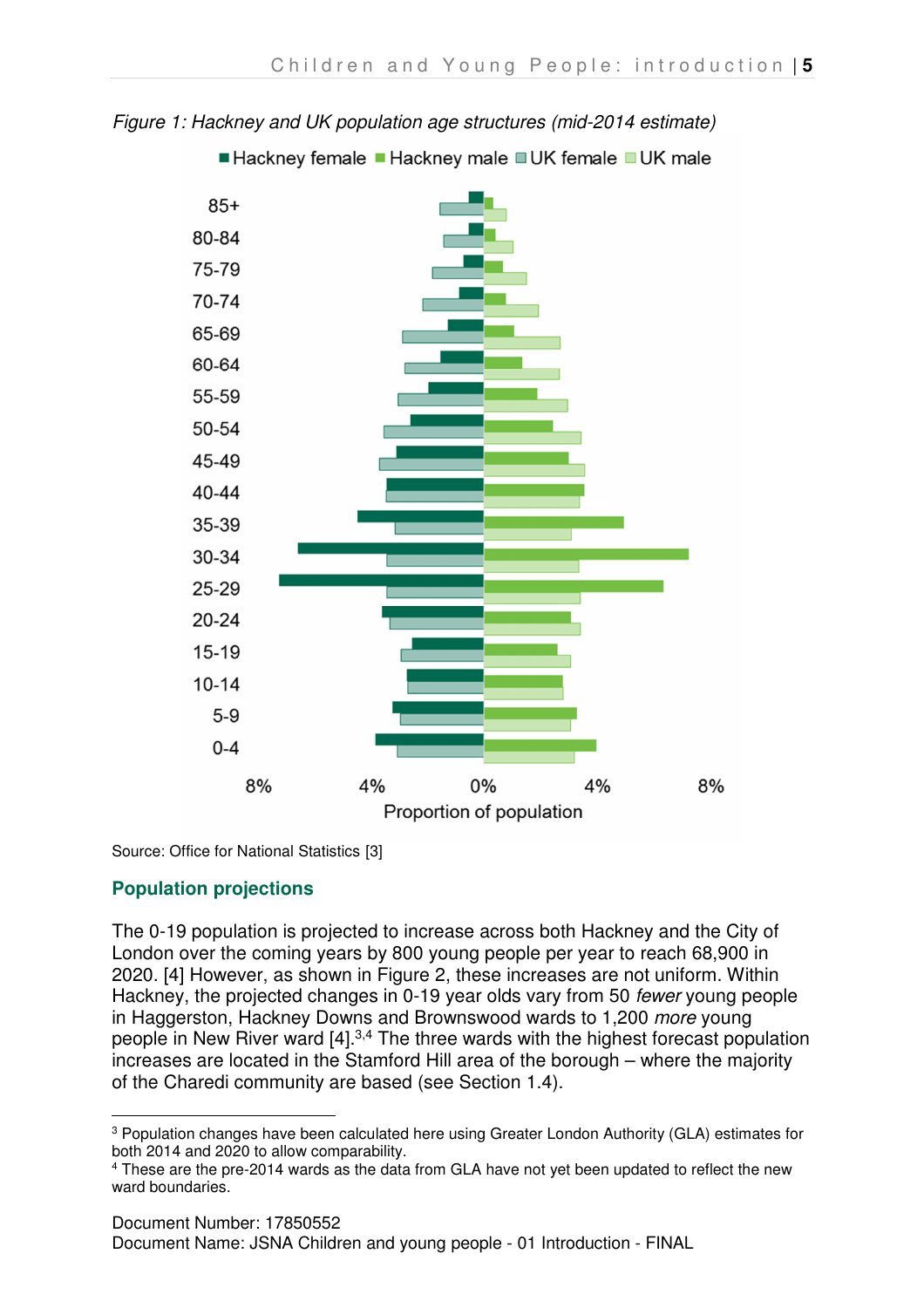### Figure 2: Projected change in 0-19 population by Hackney ward (pre-2014 boundaries) and City of London (2014 – 2020)



Source: Greater London Authority [4]

### **Sexuality**

National data from the 2011 Office for National Statistics (ONS) Integrated Household Survey showed that the 16-24 age group had the lowest proportion identifying as heterosexual/straight and a relatively high proportion of 'don't know/refusal' or no response (Table 2).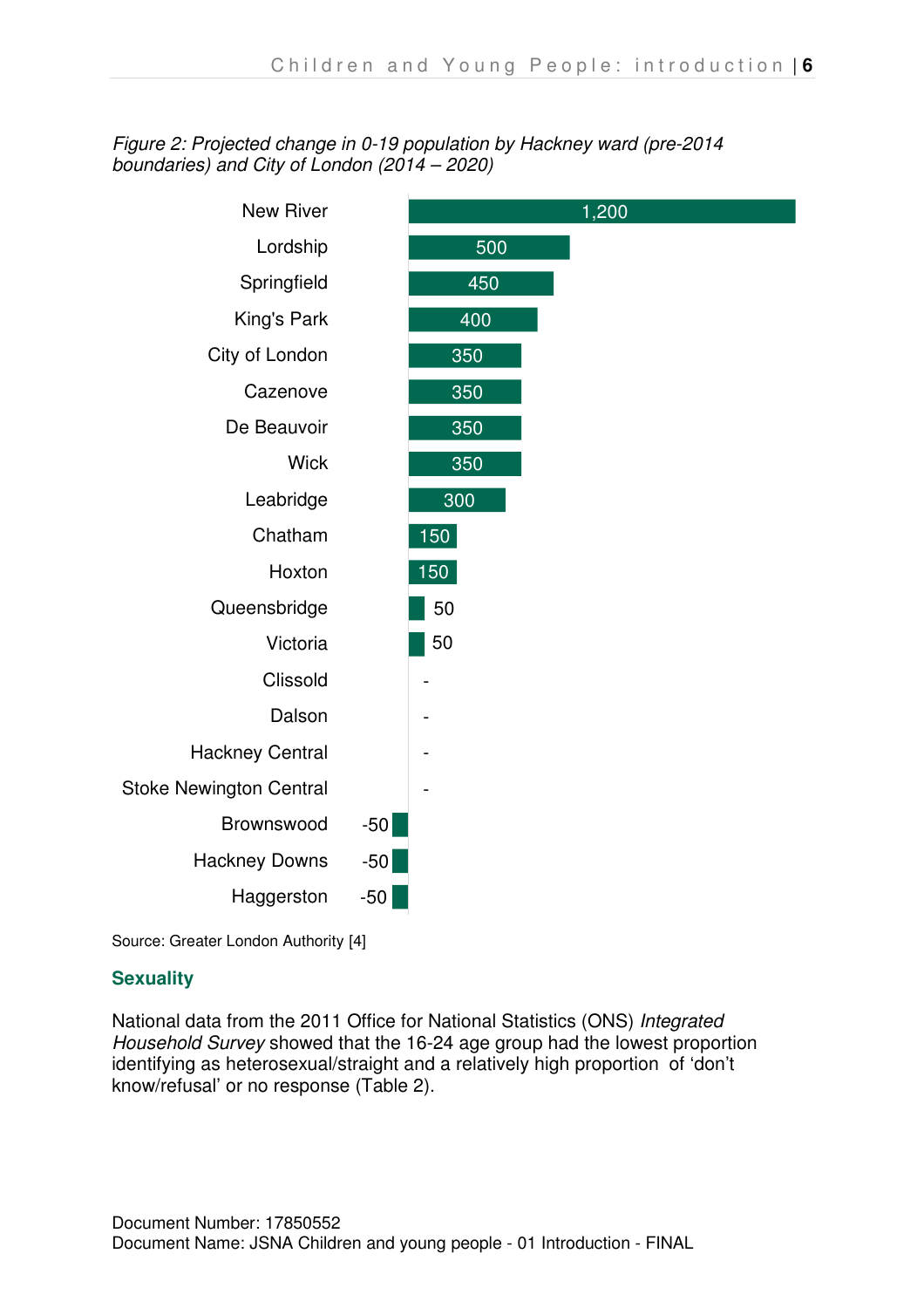| rable 2. Oexuariuentity by age group, halloniai dala (2010/11) |       |       |       |       |       |
|----------------------------------------------------------------|-------|-------|-------|-------|-------|
|                                                                | 16-24 | 25-34 | 35-49 | 50-64 | $65+$ |
| Heterosexual/straight                                          | 91.4  | 93.6  | 94.0  | 95.2  | 94.7  |
| Gay/lesbian                                                    | 1.1   | 1.4   | 1.4   | 0.7   | 0.3   |
| <b>Bisexual</b>                                                | 1.0   | 0.6   | 0.4   | 0.3   | 0.3   |
| <b>Other</b>                                                   | 0.3   | 0.3   | 0.3   | 0.3   | 0.5   |
| Don't know/refusal                                             | 4.9   | 3.4   | 3.2   | 2.9   | 3.9   |
| No response                                                    | 1.3   | 0 7   | 0 7   | 0.6   | 0.3   |

| Table 2: Sexual identity by age group, national data (2010/11) |  |
|----------------------------------------------------------------|--|
|                                                                |  |

Source: Integrated Household Survey, Office for National Statistics [5]

# 1.4 Young people's ethnicity and migration

## **Ethnicity**

The 0-19 population is more ethnically diverse than the general population across England and this is more pronounced in Hackney, the City of London and London overall (Figure 3).

Figure 3: Proportion of population identifying as White British by age group (2011)



 $\blacksquare$  0-19 year olds  $\blacksquare$  20+ year olds

Source: 2011 Census, Office for National Statistics [6]

A greater proportion of Hackney's 0-19 year olds are Black and a lower proportion are White British in comparison to the City of London (see Figure 4).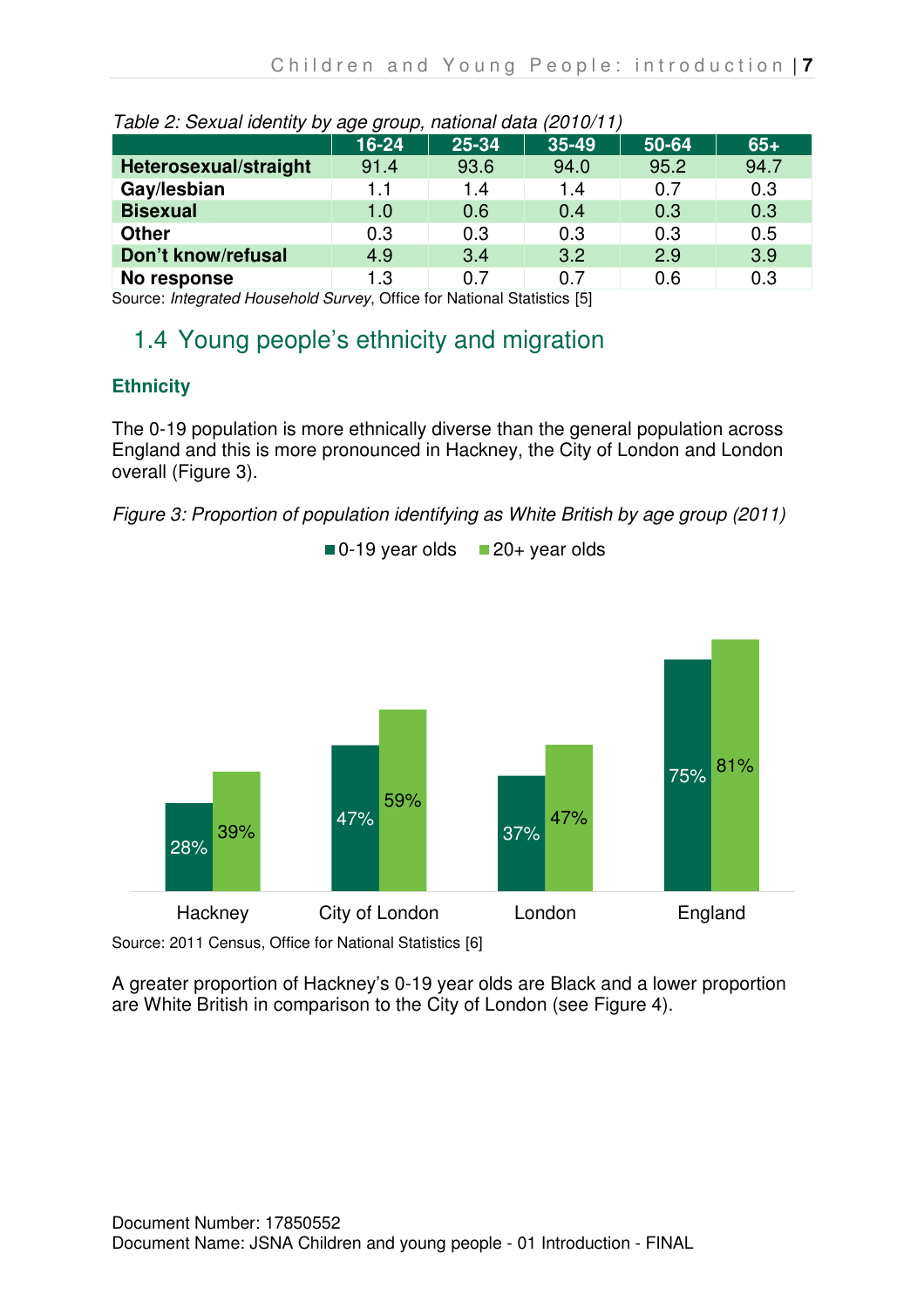

Figure 4: Ethnicity of 0-19 year olds in Hackney and the City of London (2011)

Source: 2011 Census, Office for National Statistics [6]

### **Language**

Three quarters (76%) of Hackney residents and 83% of City residents cite English as their main spoken language, both of which are significantly lower than the national average of 91%. [6] In both Hackney and the City of London, young people are more likely to cite English as their main language than the rest of the local community. This may be a reflection of the fact that a greater proportion of young people were born in the UK. Many people who do not cite English as their main language still report being able to speak English well or very well – 95% of 3-15 year olds in Hackney and 99% in the City of London report being able to speak English well. [6]

### **Religion**

Of the religious groups in Hackney, the Jewish community has the youngest age profile, with half (49.5%) being aged 0-19. [6] This may be a reflection of the high birth rate in this community (see Section 2.1.4) and it could imply that the number of residents identifying as Jewish is set to rise. The local Hindu community has the smallest 0-19 population, at 15.7%.

In the City, just 4.8% of Jewish residents are aged 0-19, compared with 29.6% of Muslim residents.

### Orthodox Judaism

For over 75 years there has been a strictly Orthodox Jewish ('Charedi') community based in the Stamford Hill area. The vast majority (85%) of this community are based in north Hackney and 16% in south Haringey.<sup>5</sup> Most Charedi infrastructure (including the majority of the educational infrastructure) is based in Hackney. In July

 $\overline{a}$ 5 Values do not sum to 100% due to rounding.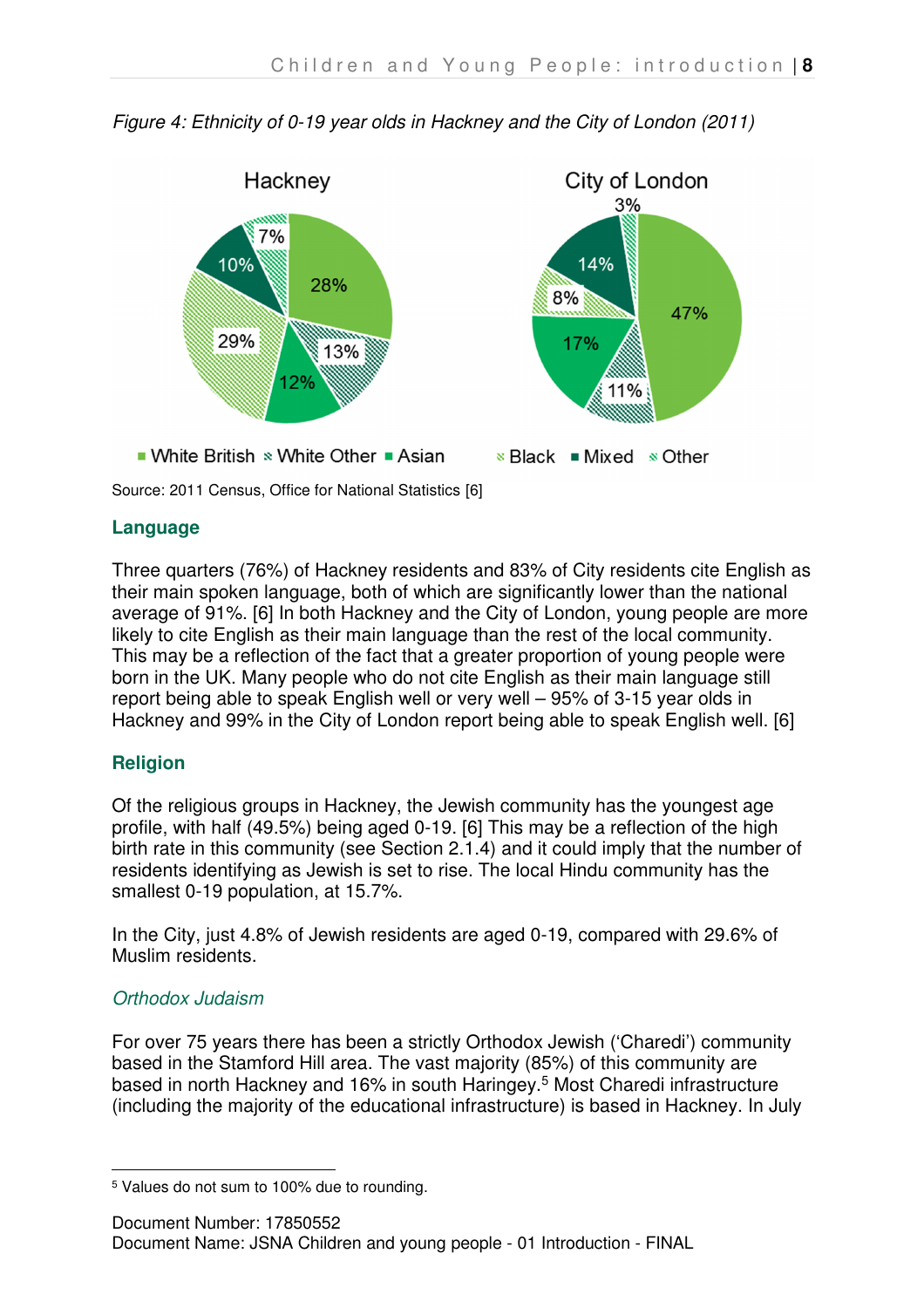2015, the size of the Charedi population in Hackney was estimated to be over 25,000 (corresponding to 9.5% of the total Hackney population). [7] In 2011, an estimated 53.5% of the Stamford Hill Charedi population were under 19 years of age, which equates to 13,400 Charedi children and young people living in Hackney (equivalent to 22% of the total Hackney population). [8] However, another study suggests that this may be an underestimate. [9]

Analysis of 2011 Census data by the Institute for Jewish Policy Research showed a highly skewed age profile of the local Charedi population towards young people compared to Hackney overall (Figure 5).

Figure 5: Population structure of the Stamford Hill Orthodox Jewish community compared to the total Hackney population (2011)



Stamford Hill Orthodox Jewish residents All Hackney residents

Source: Institute for Jewish Policy Research; Office for National Statistics [10] [6]

Charedi households are large, with an average of 6.3 persons per household (compared to 2.1 across Hackney), and one in eight contain 10 or more people. [9]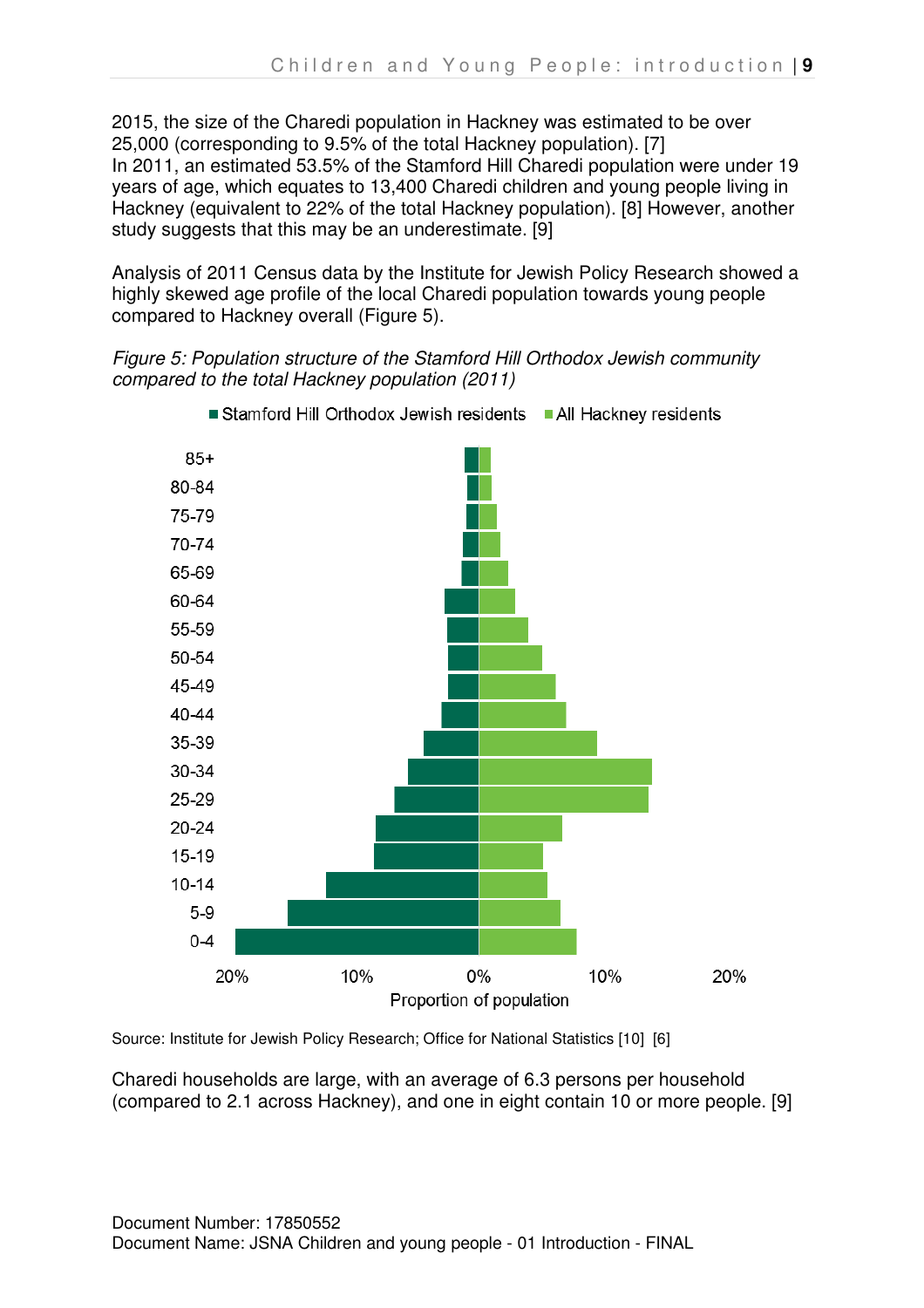# 1.5 Young person specific socio-economic factors

## **Child Well-being Index**

The Child Well-being Index (CWI) ranks local authorities across six domains. The rankings for Hackney and the City of London are shown in Table 3.

### Box 2: Child Well-being Index (CWI)

The CWI contains indicators across a number of child wellbeing-relevant domains, by which the 354 English local authorities can be ranked (with 1 being the best and 354 being the worst). The CWI was released in 2009 and is largely based on data from 2005, or from the 2001 Census and, therefore, the results must be interpreted with caution as they are based on quite dated sources. [11]

| Table 3: CWI ranking out of 354 local authorities, where $1 = 'best'$ and 354 = 'worst' |  |
|-----------------------------------------------------------------------------------------|--|
| (2009)                                                                                  |  |

| <b>Indicators</b>               |                                                                                                                                                                               | <b>Rank</b>    |                                 |
|---------------------------------|-------------------------------------------------------------------------------------------------------------------------------------------------------------------------------|----------------|---------------------------------|
|                                 |                                                                                                                                                                               | <b>Hackney</b> | <b>City of</b><br><b>London</b> |
| <b>Health and</b><br>disability | 0-18 emergency hospital admissions &<br>outpatient attendances; 0-16 receiving<br><b>Disabled Living Allowance</b>                                                            | 312            | 73                              |
| <b>Education</b>                | Key Stage 2, 3 & 4 scores; secondary<br>school absences; leaving education at 16;<br>not entering higher education under 21                                                   | 265            | 98                              |
| Children in<br>need             | Children (at risk of being) in need                                                                                                                                           | 346            | 174                             |
| <b>Environment</b>              | Air quality; % of green space; number of<br>bird species; road safety 0-16;<br>sports/leisure facilities; distance to school                                                  | 270            | 354                             |
| <b>Housing</b>                  | Occupancy rating; shared<br>accommodation; homelessness; lack of<br>central heating                                                                                           | 352            | 321                             |
| <b>Crime</b>                    | Burglary rate; theft rate; criminal damage<br>rate; violence rate                                                                                                             | 351            | 1                               |
| <b>Material</b><br>wellbeing    | 0-15 in households claiming Income<br>Support, Jobseeker's Allowance (JSA) or<br>Pension Credit; or claiming Working Tax<br>or Child Tax Credit and income < 60% of<br>median | 353            | 219                             |

Source: Child Well-being Index, Department for Communities and Local Government [11]

Hackney has an overall ranking of 352, with only two local authorities ranked lower. Hackney fared best on education, the environment and health and disability, and performed worst on material wellbeing, housing, crime and children in need.